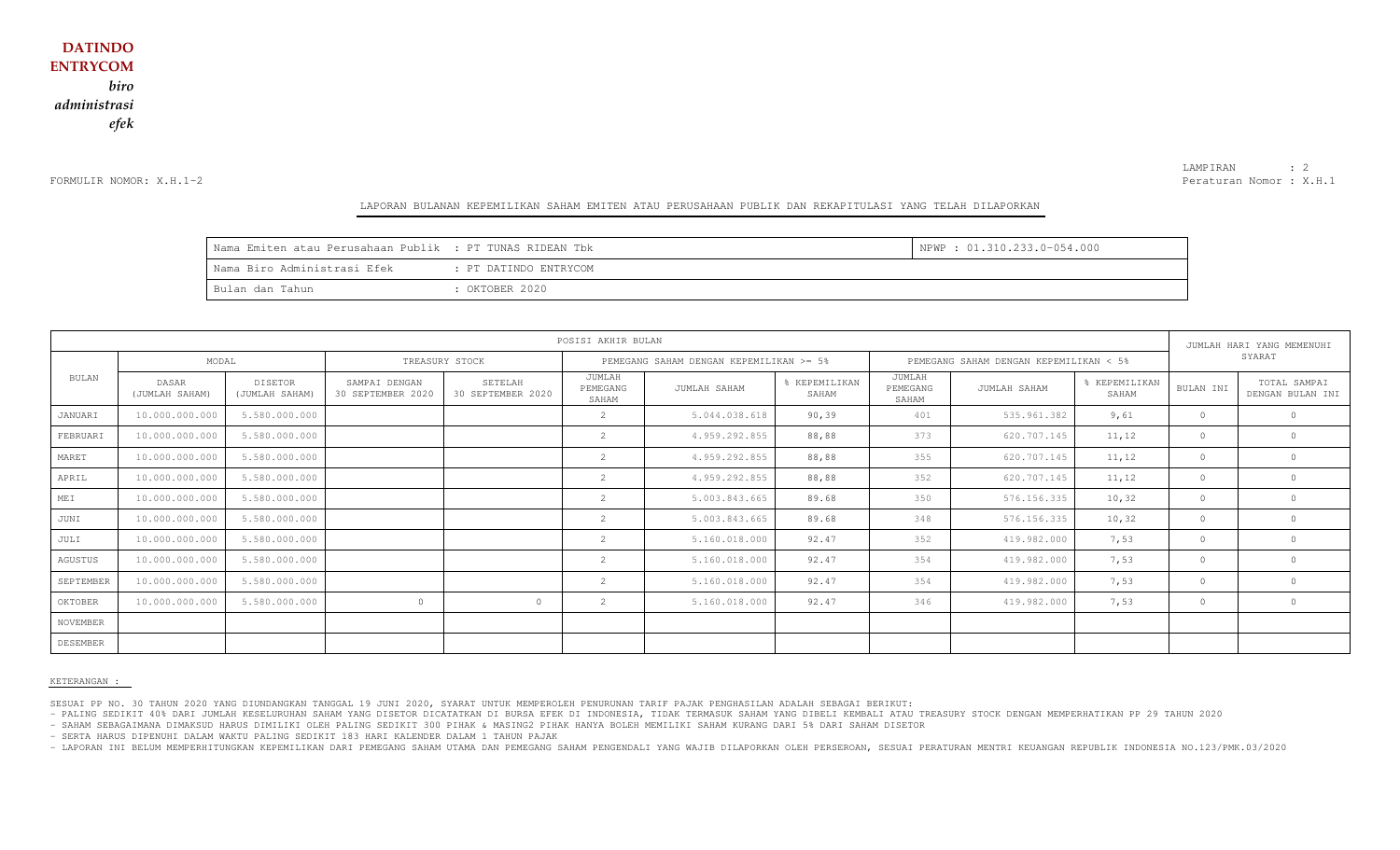### **DATINDO ENTRYCOM** *biro administrasiefek*

M

### LAPORAN KEPEMILIKAN SAHAM - DIREKSI & KOMISARIS PER : 31 OKTOBER 2020

Emiten : PT TUNAS RIDEAN Tbk

| NOMOR                               | N A M A                                                                                                                          | JABATAN                                                                                                | PERSENTASE<br>JUMLAH SAHAM                                              | KETERANGAN |
|-------------------------------------|----------------------------------------------------------------------------------------------------------------------------------|--------------------------------------------------------------------------------------------------------|-------------------------------------------------------------------------|------------|
|                                     | Drs. ANTON SETIAWAN<br>2 DR. ARIE SETIABUDI SOESILO, M.Sc.<br>SARASTI BASKORO<br>CHAN TZE CHOONG ERIC<br>5 Ir. HONG ANTON LEOMAN | KOMISARIS UTAMA<br>WAKIL KOMISARIS UTAMA/ INDEPENDEN<br>KOMISARIS INDEPENDEN<br>KOMISARIS<br>KOMISARIS | 0 0,0000000<br>0 0,0000000<br>0 0,0000000<br>0 0,0000000<br>0 0,0000000 |            |
| 8 MAX SUNARCIA<br>10 TAN FONY SALIM | 6 RICO ADISURJA SETIAWAN, MBA<br>NUGRAHA INDRA PERMADI<br>9 TENNY FEBYANA HALIM                                                  | DIREKTUR UTAMA<br>DIREKTUR<br>DIREKTUR<br>DIREKTUR<br>DIREKTUR                                         | 0 0,0000000<br>0 0,0000000<br>0 0,0000000<br>0 0,0000000<br>0 0,0000000 |            |
|                                     |                                                                                                                                  | TOTAL                                                                                                  | 0 0,0000000                                                             |            |

01/11/2020 19:20:07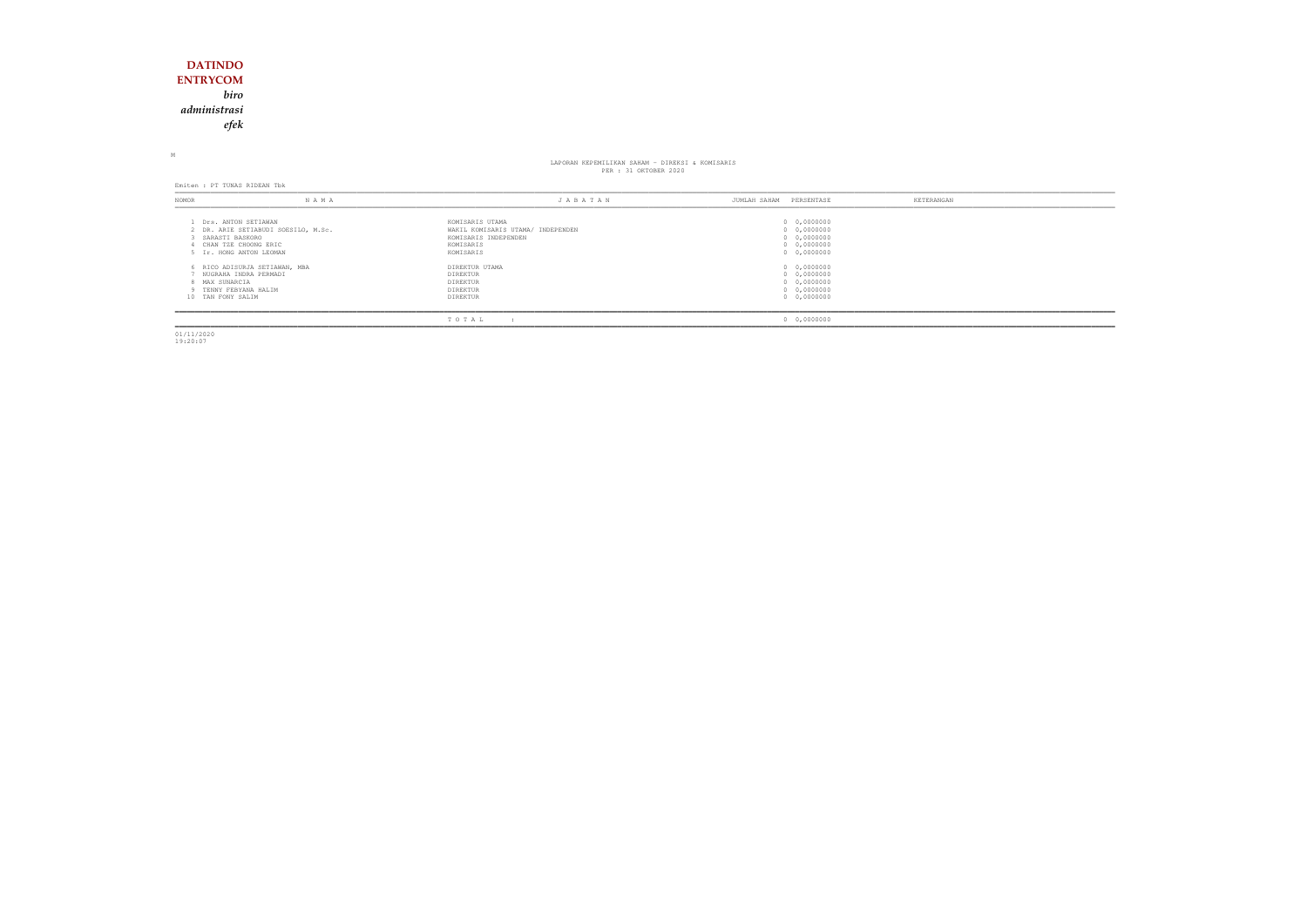| <b>DATINDO</b>                                                    |               |                                                           |                 |                                     |                                                           |
|-------------------------------------------------------------------|---------------|-----------------------------------------------------------|-----------------|-------------------------------------|-----------------------------------------------------------|
| <b>ENTRYCOM</b>                                                   |               |                                                           |                 |                                     |                                                           |
| biro                                                              |               |                                                           |                 |                                     |                                                           |
| administrasi                                                      |               |                                                           |                 |                                     |                                                           |
| efek                                                              |               |                                                           |                 |                                     |                                                           |
| М                                                                 |               |                                                           |                 |                                     |                                                           |
|                                                                   |               | DAFTAR PEMEGANG SAHAM PENGENDALI<br>PER : 31 OKTOBER 2020 |                 |                                     |                                                           |
| Emiten : PT TUNAS RIDEAN Tbk                                      |               |                                                           |                 |                                     |                                                           |
| $N A M A - 1$<br>NOMOR                                            | $N A M A - 2$ | A L A M A T - 1                                           | A L A M A T - 2 | KOTA                                | JUMLAH SAHAM<br>% PEMILIKAN                               |
| 1 JARDINE CYCLE & CARRIAGE LIMITED<br>2 TUNAS ANDALAN PRATAMA, PT |               | C/O 239 ALEXANDRA ROAD<br>KAPTEN TENDEAN 15-17-19         |                 | SINGAPORE 159930<br>JAKARTA SELATAN | 2.580.009.000<br>46,237 %<br>2.580.009.000<br>$46,237$ \$ |
|                                                                   |               |                                                           |                 | TOTAL<br>$\mathbf{r}$               | $92,474$ %<br>5.160.018.000                               |

 $\begin{array}{c} \hline \hline 01/11/2020 \\ 19:20:08 \end{array}$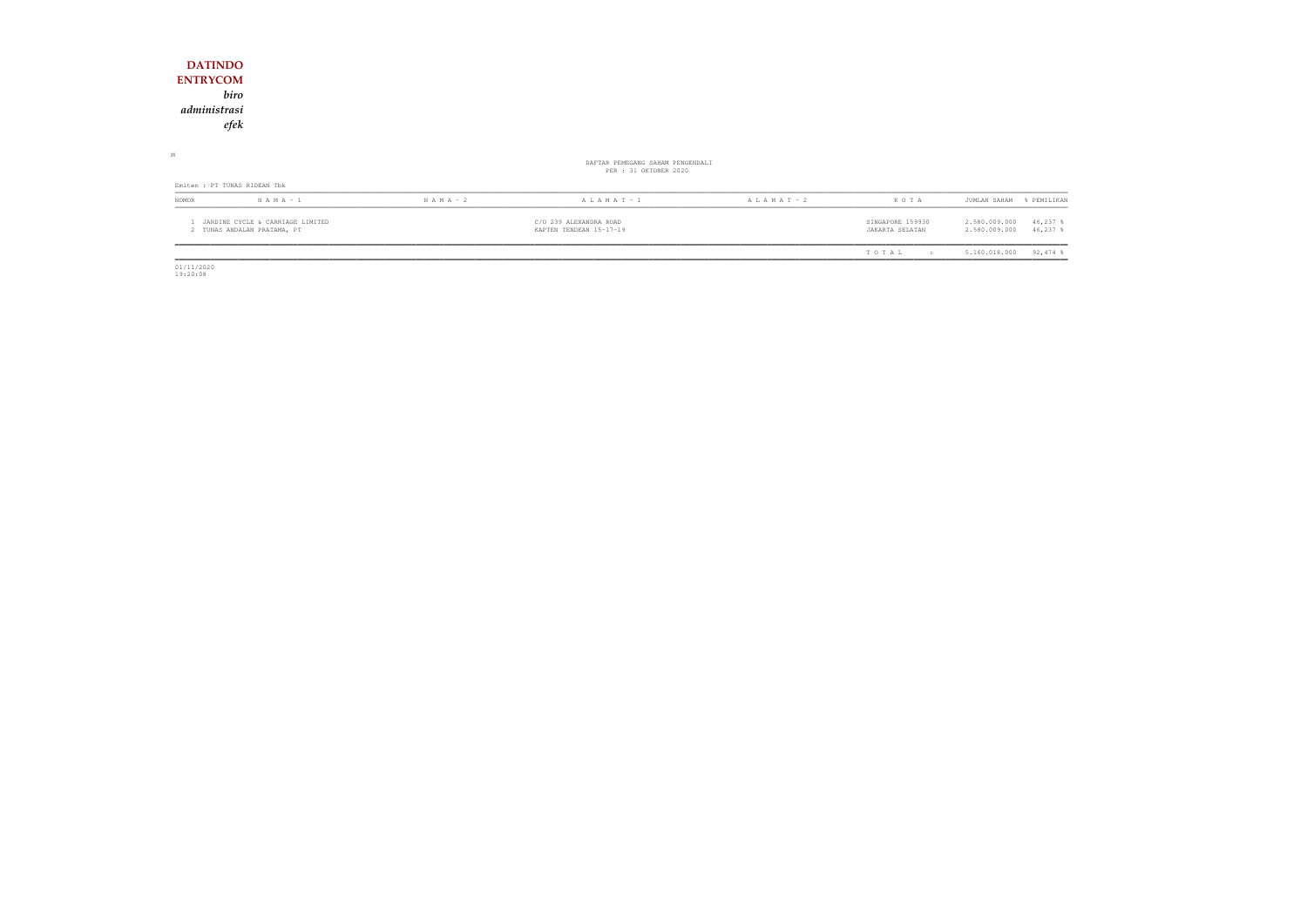#### **DATINDO ENTRYCOM** *biro administrasiefek*

PM

# PEMILIKAN SAHAM YANG MENCAPAI 5,00% ATAU LEBIH<br>DARI SAHAM YANG DITEMPATKAN DAN DISETOR PENUH (5.580.000.000)<br>PER : 31 OKTOBER 2020

|                                                               | Emiten : PT TUNAS RIDEAN Tbk |                                                   |                   |                 |                                     |                                                        |                                               |                                      |  |  |  |
|---------------------------------------------------------------|------------------------------|---------------------------------------------------|-------------------|-----------------|-------------------------------------|--------------------------------------------------------|-----------------------------------------------|--------------------------------------|--|--|--|
| <b>NOMOR</b>                                                  | $N A M A - 1$                | $N A M A - 2$                                     | $A L A M A T - 1$ | A L A M A T - 2 | KOTA                                | STATUS PEMILIK                                         | TGL. REG JUMLAH SAHAM                         | & PEMILIKAN                          |  |  |  |
| JARDINE CYCLE & CARRIAGE LIMITED<br>TUNAS ANDALAN PRATAMA, PT |                              | C/O 239 ALEXANDRA ROAD<br>KAPTEN TENDEAN 15-17-19 |                   |                 | SINGAPORE 159930<br>JAKARTA SELATAN | BADAN USAHA ASING<br>PERSEROAN TERBATAS                | 2.580.009.000<br>2.580.009.000                | 46,237<br>46,237 \$                  |  |  |  |
|                                                               |                              |                                                   |                   |                 |                                     | TOTAL<br>PEMEGANG SAHAM LAINNYA : (346)<br>GRAND TOTAL | 5.160.018.000<br>419.982.000<br>5.580.000.000 | $92,474$ \$<br>7,527<br>$100,000$ \$ |  |  |  |

01/11/2020 19:23:56